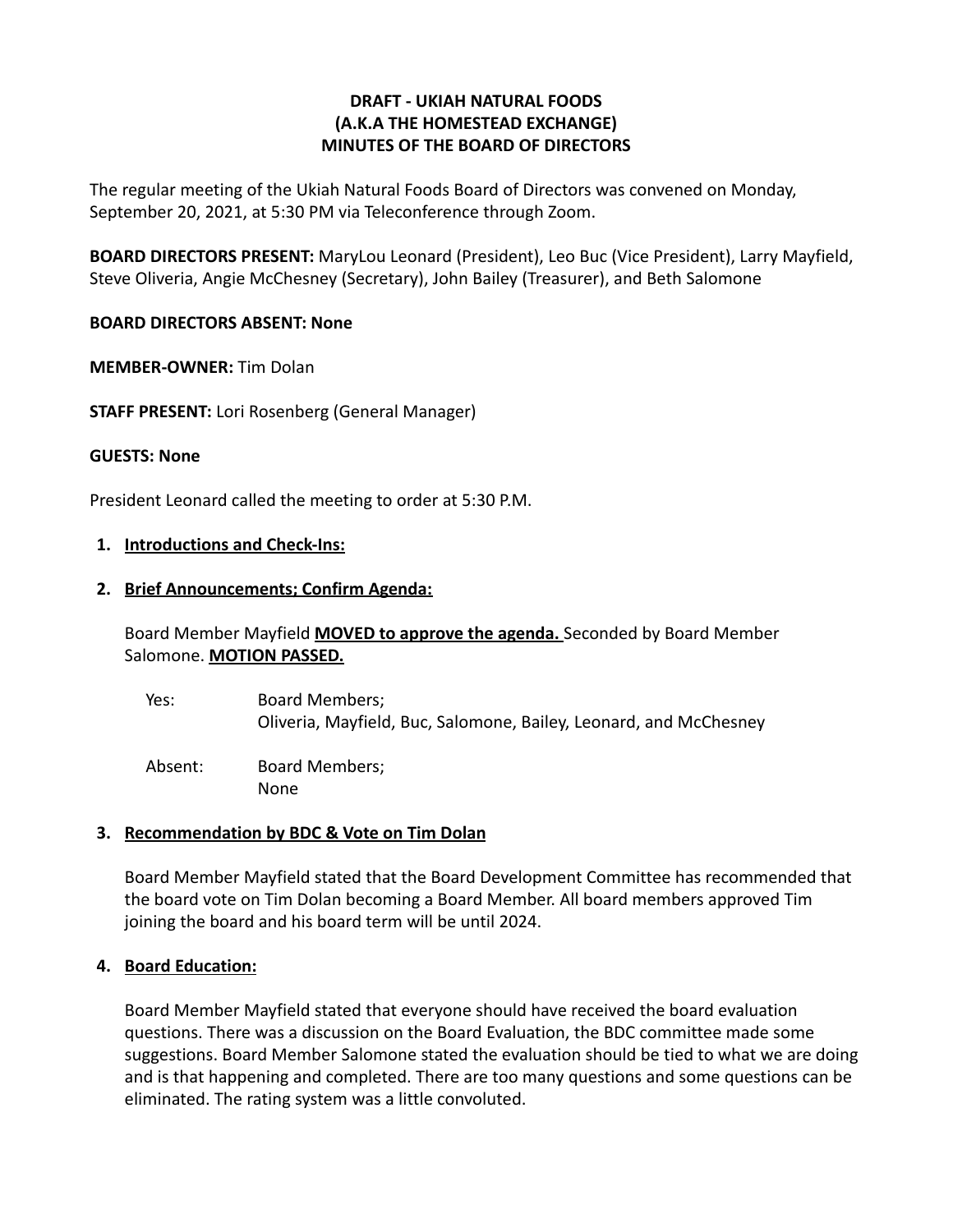There was discussion on the purpose of the board evaluation and follow through on the results. It was suggested that the BDC could develop three to five goals for the outcome of the survey for the year. GM Rosenberg stated that we might want to do a meeting on the board evaluation and have Board Administrator Ramirez transcribe the meeting. VP Buc stated that we could send the survey out via SurveyMonkey, he will be taking lead on getting the survey out to the board then BDC will bring back the results to the board.

# **5. Consent Agenda:**

Board Member Salomone **MOVED to approve with the correction as presented by Board Member Salomone.** Seconded by Board Member Mayfield. **MOTION PASSED.**

| Yes:    | Board Members;<br>Oliveria, Mayfield, Buc, McChesney, Salomone, Bailey, Leonard, and McChesney |
|---------|------------------------------------------------------------------------------------------------|
| Absent: | <b>Board Members;</b><br>None                                                                  |

# **6. GM Report:**

VP Buc inquired as if there is a timeline on the second fire clean up? GM Roseberg stated that conversations with the Fire Chief and that it would be a couple of weeks before clean up and the Ukiah Building Inspector said that same thing and that it is the responsibility of the owners, and then if nothing is done she will follow up. There are also rumors that they will be rebuilding.

Board Member Bailey inquired if the Solar project has started. GM Rosenberg stated that it has not started and we have needed a couple of items from them to start and we are having some issues in getting in touch with them. THere was also a question on what was lost in the shed and if we are able to replenish. GM Rosenberg stated that we had a lot of items for the kitchen that we baugh in bulk such as containers and so forth but they are all gone due to the fire and we are having issues getting those items replaced due to demand and supply.

GM Rosenberg stated that August was a great month for sales. VP Buc inquired about a sales report that shows new vs current customers and shopping. GM Rosenberg will follow up and get back VP Buc on that question.

GM Rosenberg stated that Marketing Manger Boyd is going to mailing those new residents that just moved into the area.

GM Rosenberg stated that they are getting letters from vendors saying that prices will be increasing and it's not just the Coop but it's happening all over with the increase in prices.

# **7. Strategic Plan Work Update:**

VP Buc stated that since our last board meeting there has been pretty substantiv updates to the worksheet we're getting really close to a finished product. We have another strategic planning meeting this Wednesday. President Leonoard inquired if Tim Dolan has been included on the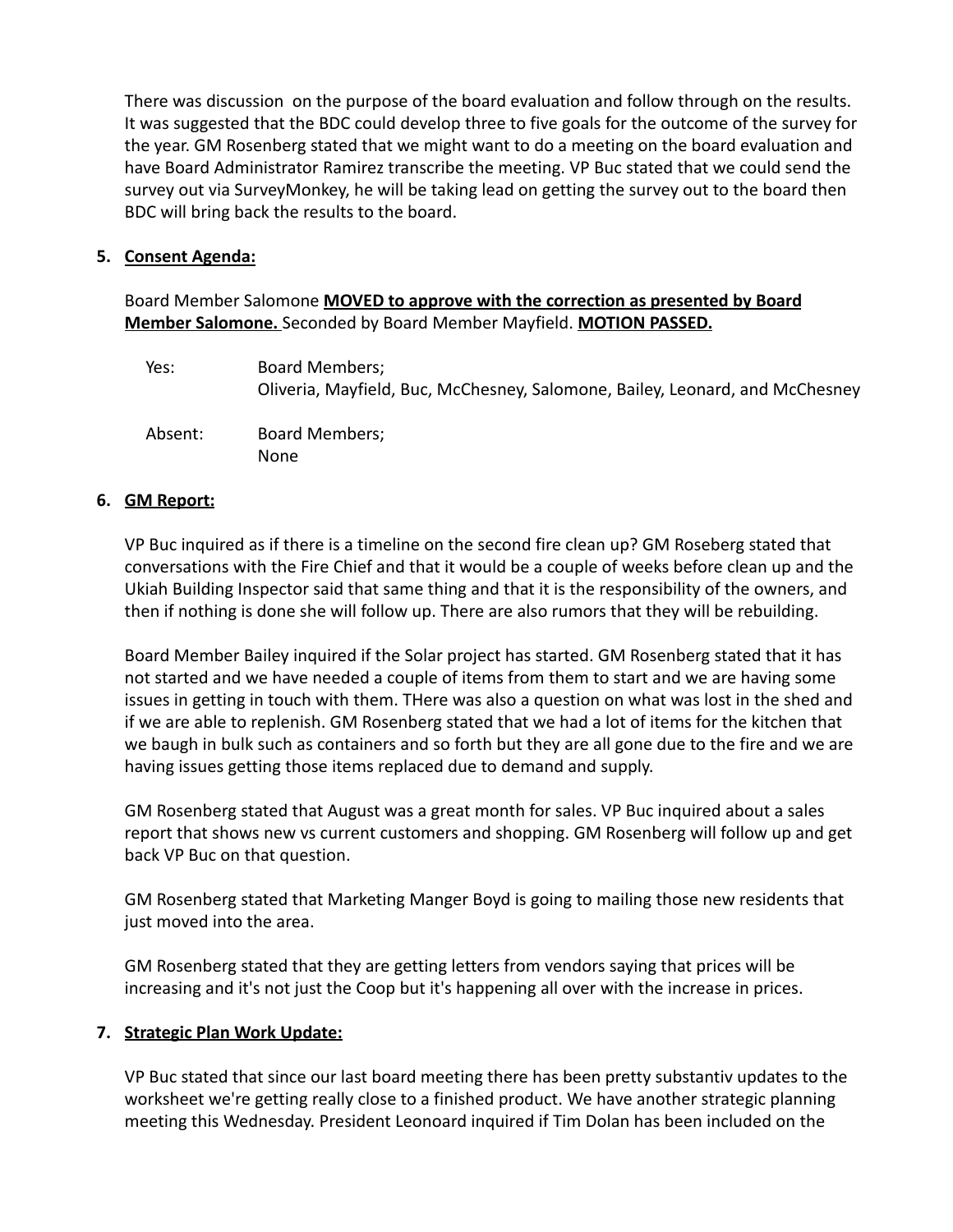invite from Scott. GM Rosenberg stated that we're having a meeting on Wednesday the 22nd and then one on October 21st and that she will have Scott send Tim Dolan all the materials for review to get a sense of where we are in the process. VP Buc stated that to give everyone an overview of where are in the process, we have continued the strategic planning committee meetings with staff, management, and members of the board. Everyone should have received the agenda and worksheet for Wednesday earlier today. This week we are working on finalizing the goals and tactics through the meeting. If you are not able to attend the meeting please read the materials in advance and submit a written response, because from here where we go as we have this meeting we incorporate the discussions in this meeting into a working final draft.

# **8. GMEC**

President Leonard stated that we have changed the timeline of the process and not just for this year but going forward as well. All of the Managers have done evaluations on the GM. GM Rosenberg will need to give her report for the month of October to President Leonard by the end of the month. President Leonard reviewed some of the feedback provided by the Managers of their request on their responses being confidential.

# **9. In-Person Meeting October**

No in-person meeting next month at this point in time we will be doing meetings via zoom. There was a discussion on maybe the Board meeting in a social outdoor setting just to connect. Board Member Bailey stated that it could be at this house as he has a big yard.

## **10. Diversity, Equity & Inclusion:**

Board Member Bailey stated that the Finance committee talked about it and that we need to encourage that more members join the committees and then how do we as a Board incorporate DEI into the board and then within all of our committees. It was stated that we might want to bring someone in like a facilitator to come in and assist us with this topic. This will be tabled for January for a further discussion to see who has the bandwidth.

## **11. Committee Attendance & Board Communications:**

Board Member Bailey just stated that this was addressed last month at the last meeting and just a reminder of how important it is for board members to attend committee meetings and so forth.

President Leonard stated that is what she wanted to say as well and that it can be a little frustrating when emails are sent out and not everyone replies to it when it's about a motion and so forth. We are all busy but if an email can be sent back that would be greatly appreciated.

#### **12. Little Questions:**

Board Member Bailey inquired about where the 11% discount came from? GM Rosenberg stated that it used to be the staff discount and then it became the same for the board. The 11% was an odd number due to the math computation.